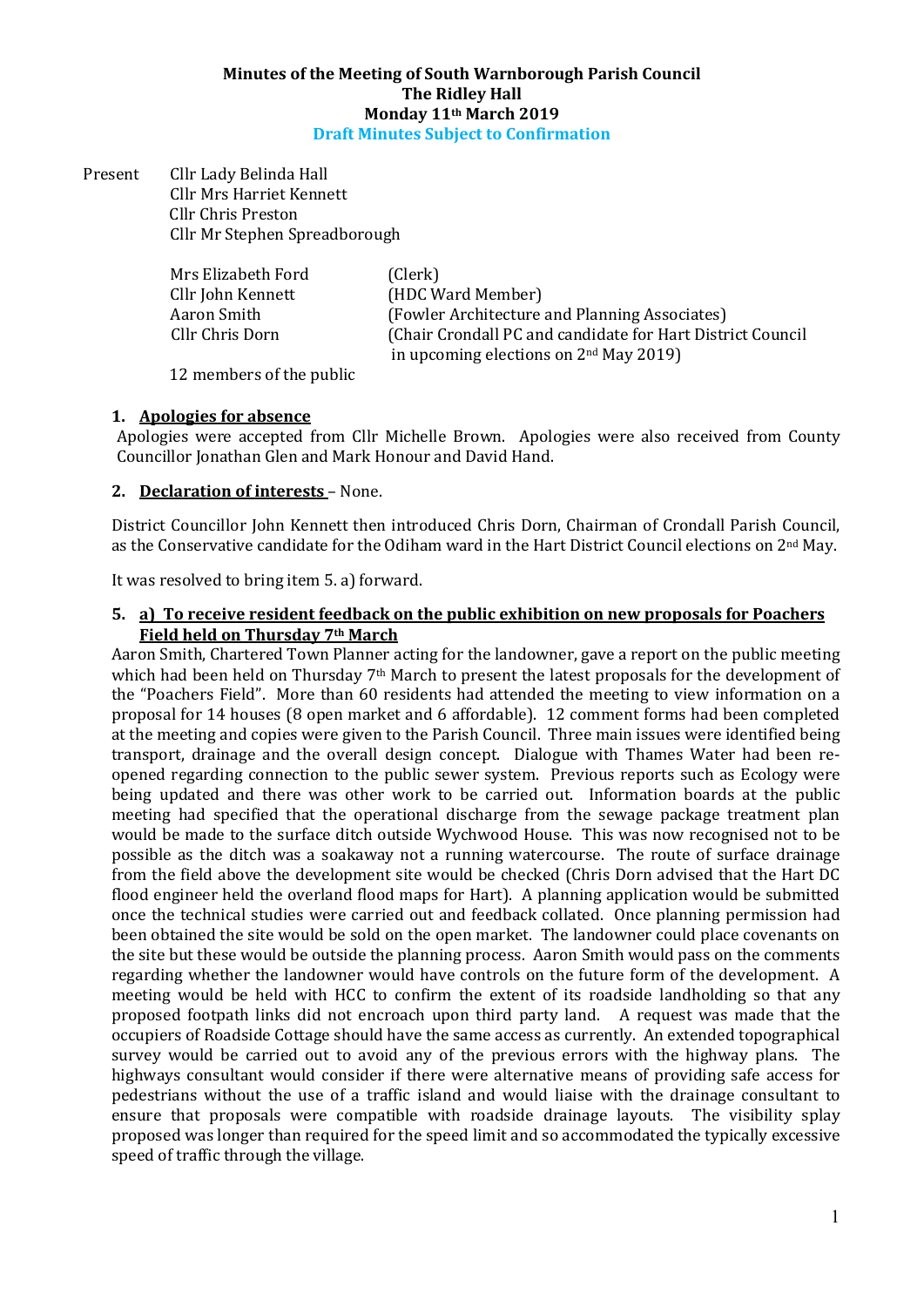It was noted that the Parish Council could approach HC to request a reduction in speed limits on the approach to the Odiham side of the village. The Parish Council had already spoken to the HCC Road Safety Officer and was looking at the only currently available option which was for community funded road safety improvements. Bridge construction works in Alton had temporarily reduced the number of lorries travelling through the village. A resident noted that the village had wide verges and so was quite open but did not give the impression that there were a lot of houses whereas the proposals involved a certain sense of massing and density and a more intensive development that other areas of the village.

Aaron Smith then advised that the next steps would be liaison with HCC and HDC. A workshop type meeting for residents was proposed. This would be to explain the proposals in detail and talk about different ideas and might include a trip to the site. Aaron Smith would update the Parish Council in a couple of weeks. Cllr Belinda Hall thanked Aaron for attending the Parish Council meeting.

### 3. Approval of minutes from the Parish Council meetings on 14th January 2019

The minutes of the ordinary meeting on 14th January 2019 were approved.

### 4. Financial Reports

a) Bank reconciliation

The bank reconciliation was checked against the bank statements and all signed. Bank balances on 11th March 2019 were:

| SWPC Treasurers (current) account         |             | £ 16,037.68  |
|-------------------------------------------|-------------|--------------|
| <b>SWPC Burial Ground Account</b>         |             | £ $2,928.01$ |
| <b>SWPC Recreation Area Trust Account</b> | $f_{\cdot}$ | 9,758.70     |
| SWPC - SWAGA CMM Account                  |             | £ $2,464.74$ |
| NS&I Savings Account                      |             | £ $6,058.07$ |

### b) Minute agreement to payments

It was resolved to approve the payments listed below (total £610.69)

| Retrospective Payments to be Authorised 11 March |   |          |
|--------------------------------------------------|---|----------|
| 30/02/2019 Clerk salary (Feb)                    |   | f 273.00 |
|                                                  |   |          |
| Payments to be Authorised 11 March               |   |          |
| 11/03/2019 Clerk expenses                        | f | 64.69    |
| 31/03/2019 Clerk salary (Mar)                    |   | 273.00   |
|                                                  |   | 610.69   |

5. Reports from Representatives (Highways; RoWs; Village Green & War Memorial; SWAGA; SWLP: Shop; Village Hall; Village Fete; Parish Lengthsman; Police) including:

## a) To receive resident feedback on the public exhibition on new proposals for Poachers Field held on Thursday 7th Match

See after minute 2.

### b) Update on Parish Housing Needs Survey

An article introducing the Parish Housing Needs Survey had been included in the March parish magazine and the survey now covered both affordable and market housing needs. The survey questionnaires would be distributed to every household in the parish with the April parish magazine and the online survey would also go live on the 1st April.

### c) Update on planning for road safety improvements for the Parish – deferred.

Highways – no report ROW's – no report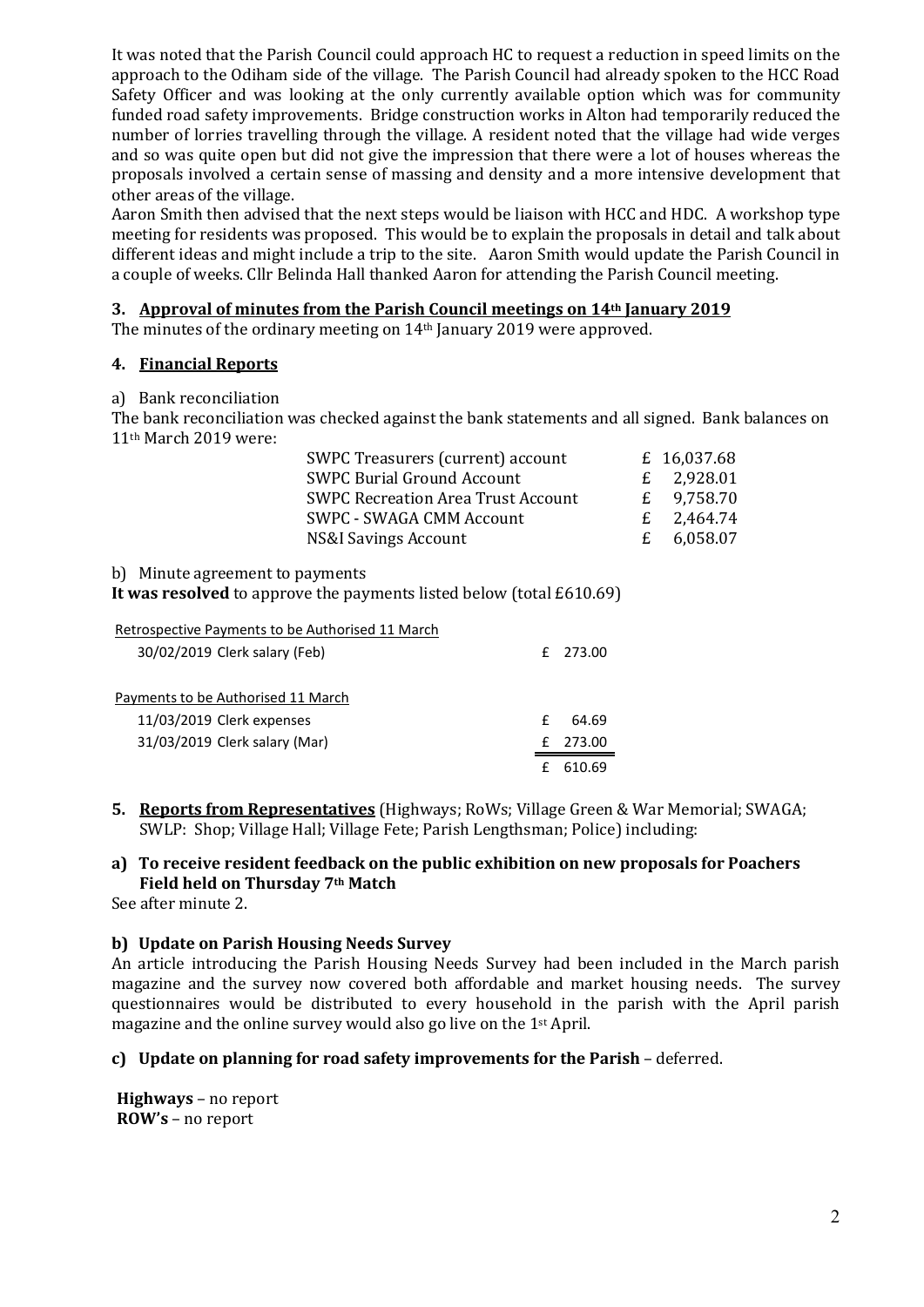## Village Green & War Memorial (written report from Mark Honour)

"We have now started the new maintenance ROTA and I would like to thank all of those who volunteered to carry on for another year, it is very much appreciated, as their efforts make the centre of the village an attractive place to be and a real asset to the village. The autumn and winter tidy up made a great deal of difference to the shape of the flower beds and to the way the Green looks. Hopefully the grass will recover completely from last very dry and hot summer, but if not we may have to reseed one or two patches. The spring flowers are out, spring is on the way, what could be better!"

## SWAGA

The responses to the questionnaire on the playground had been reviewed and a formal request submitted to Hart DC for the release of £2,017 of S106 funding towards a new zipwire for the playground. A decision on the funding was expected in 3 to 4 weeks.

## SWLP

With the new proposals for development of the "Poachers Field site it was suggested that the SWLP committee was re-activated.

### Shop – no report

## Village Hall

A meeting of the Hall trustees, to which all were welcome, would be held on the 29th April. The problem with the floor was not dangerous and was still being assessed.

## Village Fete

New members had joined the committee and a new treasurer had been appointed. The fete would be held on Saturday 15th June. Attractions already confirmed would include tombola, dog show, birds of prey display, cake stall, food and drinks and many more. Extra volunteers were very welcome, particularly to help provide more of the traditional village fete stalls. Flyers for the fete would be provided at the end of April in time for distribution with the May parish magazine. The Parish Council would organise the tea stall. Cllr Steve Spreadborough would identify the contact in the Long Sutton fete committee for the possible loan of putting/hoopla/coconut shy equipment. The Long Sutton village fete would be on the 29th June.

### Parish Lengthsman

The next visit was provisionally booked for the last week of March and the final date would be confirmed when there was a period of good weather for the painting and wood treatment works.

## Police

PC Paul Franks had retired and his replacement was PC Amy Oliver in the Hart Rural South Neighbourhood Policing Team based at the Hart DC Offices in Fleet.

### 6. To consider the following planning applications:

a) 19/00432/PRIOR, New Farm, Froyle Lane. Application for prior notification of agricultural or forestry development for a proposed agricultural building for fertiliser.

The application was discussed and it was resolved to submit the response of no comment.

b) 17/00428/CON, Street Farmhouse, Alton Road. Approval of condition 3- materials (fencing and driveway) pursuant to 17/00428/HOU Alteration and landscaping works to front east elevation of house and front garden including: alterations to existing attached front porch, alterations to front boundary fence and wall, hard and soft landscaping works.

The application was discussed and it was resolved to submit the response of no comment.

### 7. To report comments submitted on:

a) 19/00169/LBC, Street Farmhouse, Alton Road. Replacement of two timber casement windows and one external door.

The Parish Council had submitted a comment of no objection.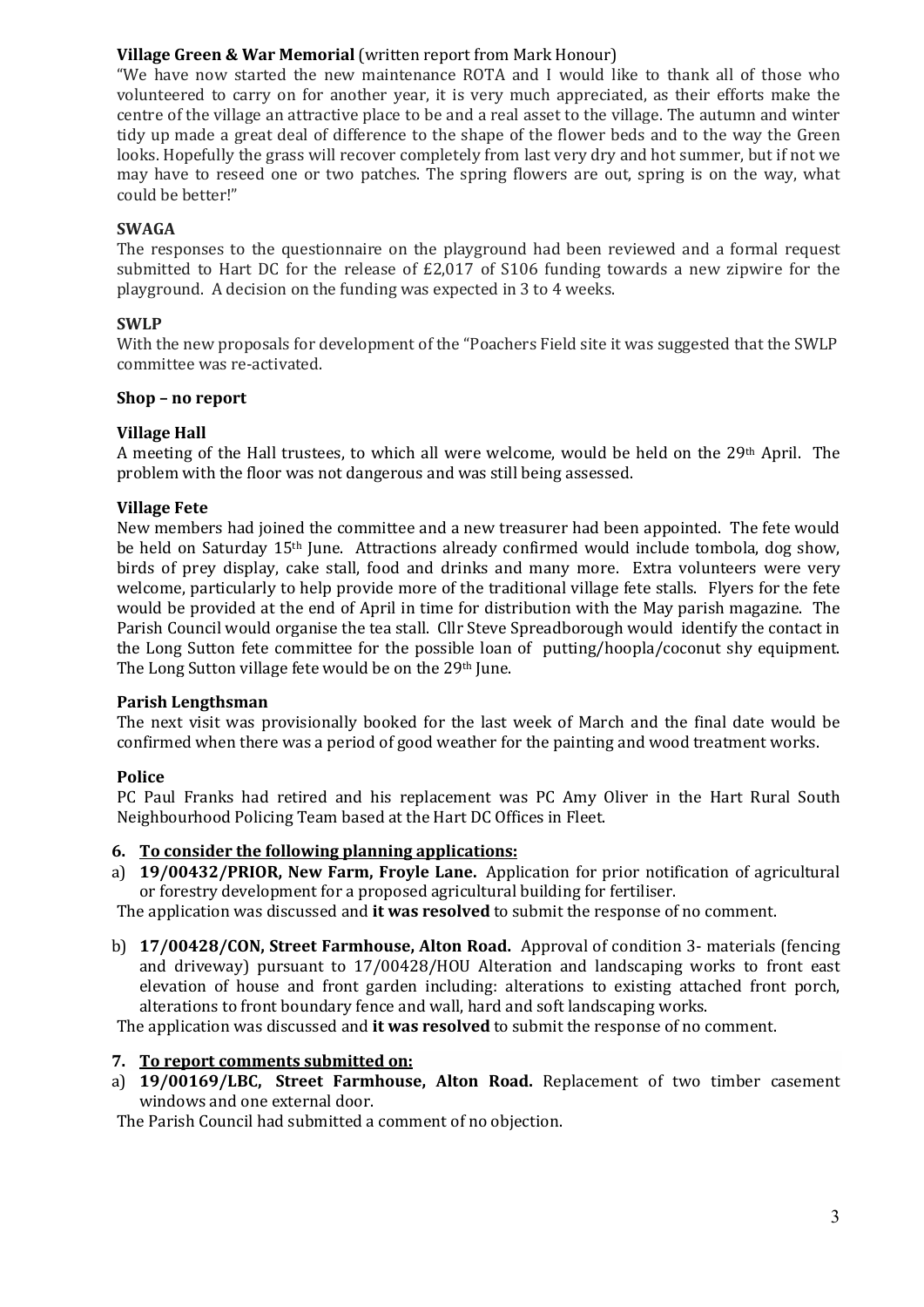b) 19/00164/PRIOR Woodside Cottage, Pickaxe Lane. Notification for Prior Approval for a Change of Use from agricultural to dwellinghouse.

The Parish Council had submitted a comment of no objection.

c) 19/00149/PIP Granary Court, Alton Road. Removal of 6 bay workshop and replacement with 6 - 9 dwellings (Amended Description).

The Parish Council had submitted the comment to object. Status: Application refused.

d) 19/00044/PIP Granary Court, Alton Road. Removal of 6 bay workshop and replacement with 8 dwellings.

The Parish Council had submitted the comment to object. Status: Application refused.

## 8. Update on other previous applications

18/02812/CA, The Old Rectory Alton Road. Tree works to be carried out as detailed in the attached document. Parish Council comment no objection. Status: Decision of no objection.

18/02747/AMCON, 3 Elles View Barns Alton Road. Application to vary condition 1 attached to Planning Permission 16/02705/PRIOR dated 10.01.2017 to change the double glazing scheme. Parish Council comment no objection. Status: Granted.

18/02485/LBC, Manor Court, Lees Hill. Opening up of previously boxed in fireplace in kitchen, addition of ventilation flu for cooker hood, creation of opening in internal wall in order to recess a kitchen appliance. Replacement of kitchen furniture (not anticipated to require permission) but included for completeness. Parish Council comment no objection. Status: Granted.

18/02482/HOU, Dean Farm, Lees Hill. Erection of open porch and single storey extension to rear of property. Parish Council comment to support. Status: Granted.

18/00916/FUL, Barn North Of Pickaxe Lane, South Warnborough. Change of use of the land/barn to accommodate a 596 sqm warehouse with ancillary spaces etc. Parish Council comment no objection subject to conditions. Status: Application ongoing.

### 9. Update from County Councillor

Jonathan Glen had sent apologies that he could not attend the meeting.

### 10. Update from District Councillor

Hart DC had agreed the budget for 2019/2020 at the Council meeting on Thursday 7<sup>th</sup> March. There would be a Council Tax rise of 3%. The Local Plan Inspector had replied to Hart DC broadly accepting the Plan and requesting Hart to provide the overspill housing for Surrey Heath, which would be from within existing housing numbers. The Inspector had also questioned the need for the new settlement. There would be an emergency Cabinet meeting on Thursday 14th March to discuss the response to the Inspector. The changes would require further consultation and so the Plan would now not be in place until September.

The "Poachers Field" site was outside the settlement boundary and inside the Conservation Area of the village. This meant that any planning application to develop the site would need to overcome these planning hurdles. Hart DC was also well ahead in achieving housing targets. This put the Parish in a strong negotiating position with the developer.

### 11. To confirm appointment of internal auditor and arrangements for internal audit

It was resolved to appoint the previous internal auditor, Do The Numbers Ltd, to carry out the  $2018/2019$  internal audit. The audit would be carried out on the  $21<sup>st</sup>$  May.

### 12. To decide whether to request or opt-out of an external audit (limited assurance review)

It was resolved to request a limited assurance review.

### 13. To consider revision of Parish Council governance documents

It was resolved not to make changes to the governance documents and to include this as an item on the agenda of the May Annual Meeting (AGM).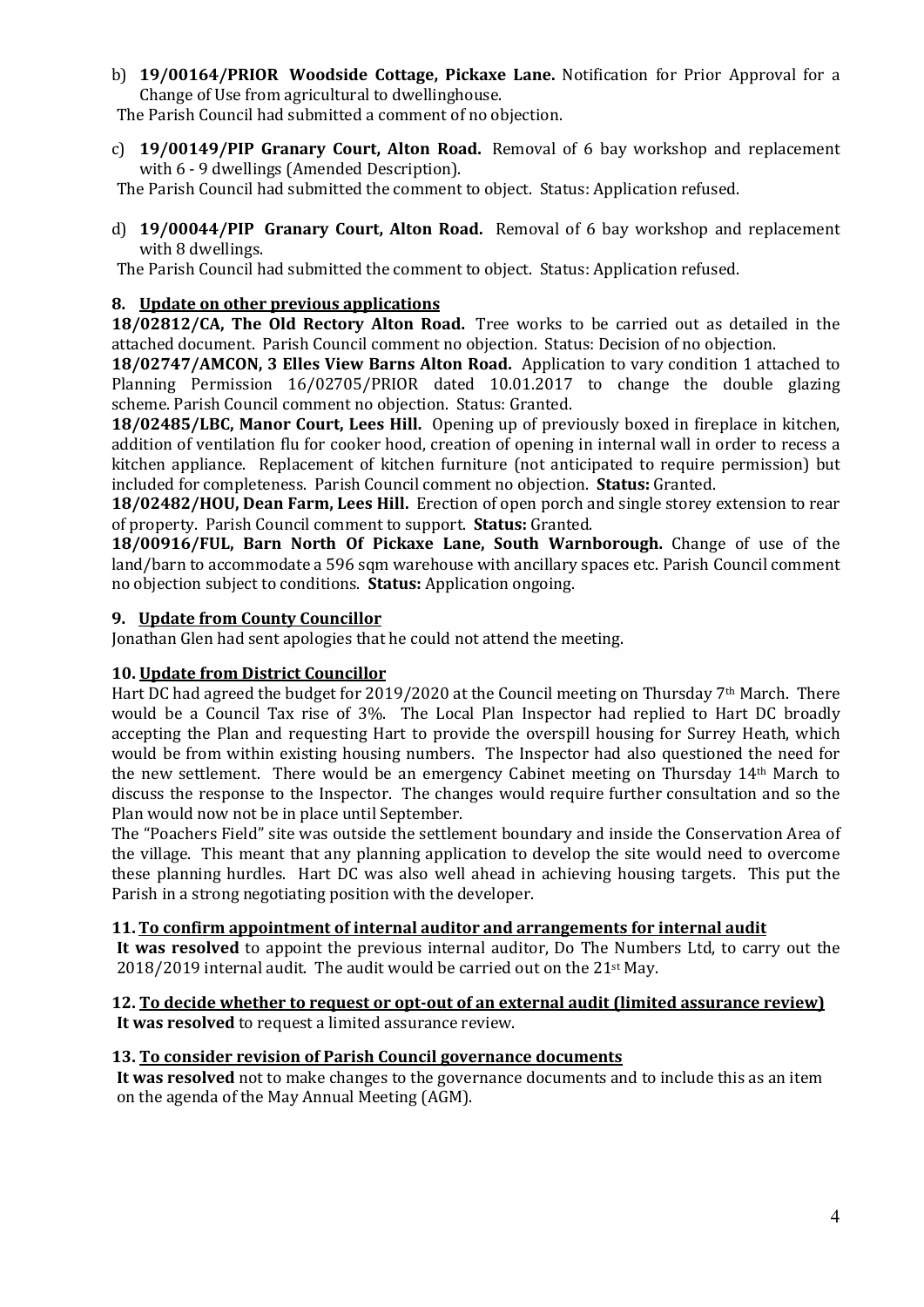## 14. To consider arrangements for the Parish Assembly and SWPC Annual Meeting (AGM)

The Parish Council Annual Meeting (AGM) and Parish Assembly would be held on Monday 13th May. The Parish Council AGM would start at 6.30pm and there would be refreshments from 7.15pm with the Parish Assembly starting at 7.30pm. A key topic at the Parish Assembly would be a proposal for the creation of "edible landscapes" in South Warnborough.

### 15. Questions and answers from the floor

There was a discussion on the effectiveness of traffic calming measures and that a speed camera was necessary.

# 16. To confirm date of next meeting

The date of the next meetings was confirmed as Monday 13th May for the Parish Council Annual Meeting (AGM) starting at 6.30pm, followed by refreshments from 7.15pm and then the Parish Assembly starting at 7.30pm.

The meeting finished at 8.45pm.

Signed Chairman Date

Parish Clerk Elizabeth Ford